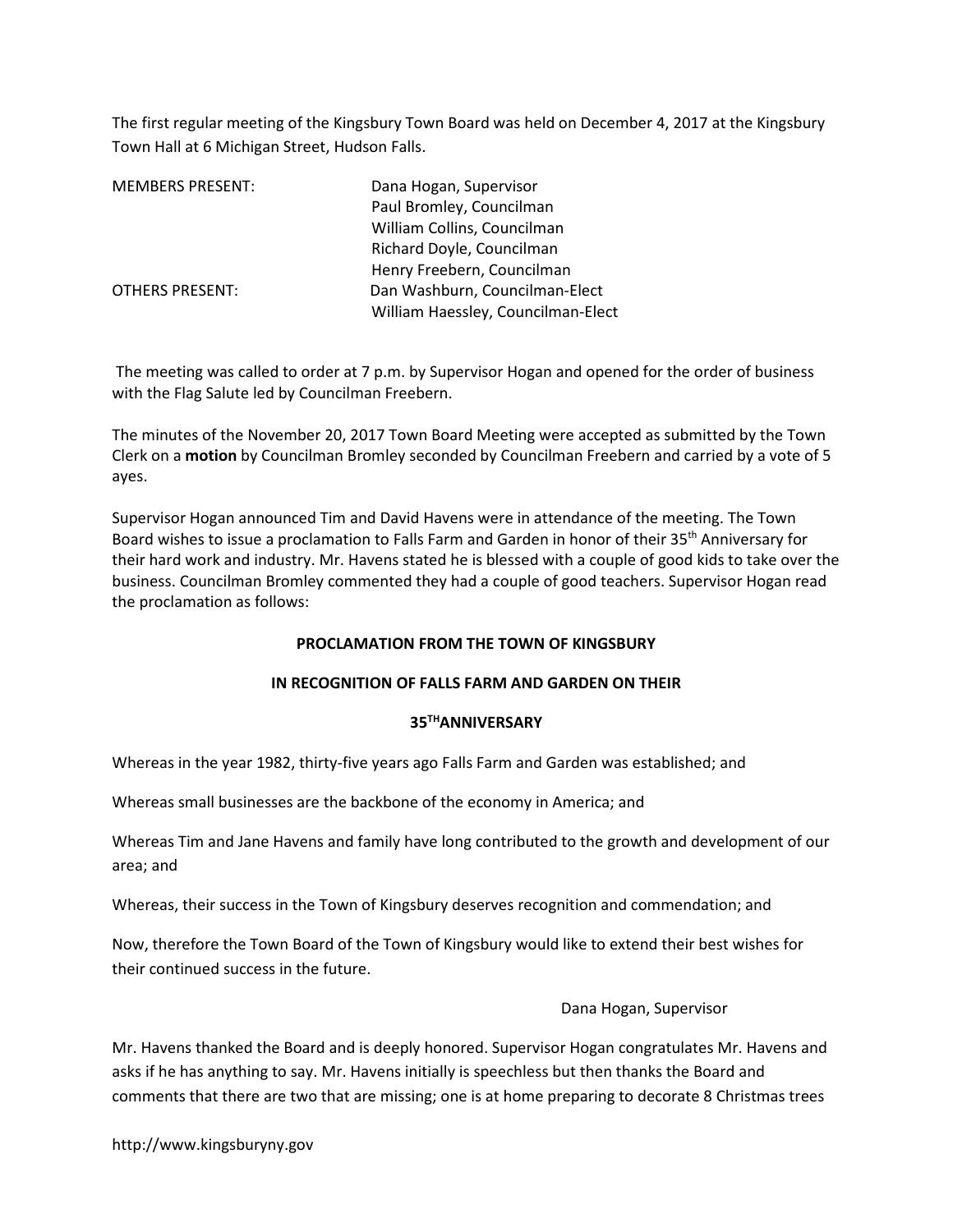and the other is at college. Mr. Havens commented it has been a pleasure and a privilege to serve this community. Councilman Bromley thanked Tim Havens; he stated if the fire company needed a hand Tim was there, if there was a barn on fire he was there and if cows needed to be moved he was there; he was always there for anybody in the community. Supervisor Hogan commented Mr. Havens has been a very good friend to the community. Mr. Havens stated "Only in America could a little kid who had saved \$3,000.00 by selling firewood, selling Christmas trees and plowing snow start a venture in a little rented building in the Town of Kingsbury that could turn into what ours did. He also stated when you hear me at the County Board meetings preaching not to spend money so that we can continue to afford to be able to afford to live here and these dreams can come true for the next generation it comes from the heart and this is exactly why. Mr. Havens thanked the Board for the proclamation.

Supervisor Hogan requested the Town Clerk read the notice to bidders for the sale of a Cat 120G grader. The Town received one bid from JSSJR Enterprises, Inc. Supervisor Hogan opened and read the bid; the bid was in the amount of \$23,690.00 and included a deposit, a check for 10% of the bid price (\$2,369.00) as required in the notice to bidders. A discussion followed. A motion by Councilman Freebern seconded by Councilman Bromley and carried by a vote of 5 ayes to accept the bid in the amount of \$23,690.00 from JSSJR Enterprises, Inc. for the sale of the 1990 120G Cat Grader.

The Town Clerk provided the Board with copies of a 30-day Advanced Notice application of a liquor license for 3116 State Route 4, formerly Frosty Mugs. The new name will be Scally's Roadside Bar & Grill. The notice to the Town was dated November 30, 2017 and was filed by Amanda Scally. A discussion followed.

Councilman Freebern commented we have some places in Kingsbury that we need to clean up and asks how to approach that. He expressed his concern over a home on Farley Road that looks horrible; it had burned and had 5 cars parked on the property. Supervisor Hogan will address this issue with Code Enforcement Officer Ross Cortese. A discussion followed.

Supervisor Hogan congratulated William Haessly on his recent win in the November 4, 2017 election for a Councilman position.

A motion by Councilman Doyle seconded by Councilman Freebern and carried by a vote of 5 ayes to accept the reports of certain officer for the month of November as follows:

Code Enforcement Officer: No. Permits 1; Total Fees \$50.00 Dog Control Officer: Complaints/Calls 81; Seizures 3; Unlicensed Dogs 33; Summons Issued 1; Mileage with 366 with 19 charged to Fort Edward &164 charged to Fort Ann Town Clerk: Paid to EnCon \$1185.86; Paid to Supervisor \$2,203.90; Paid to NYS Dept. of Health \$90.00; State Share of Bingo \$292.50; State Share of Games of Chance \$15.00; Paid to the Village of Hudson Falls \$20.00; Paid to Ag & Markets for Population Control \$118.00 Town Comptroller: Receipts \$242,134.26; Disbursements \$502,295.81 For the month of October Town Justice; Fees Collected: \$20,207.00